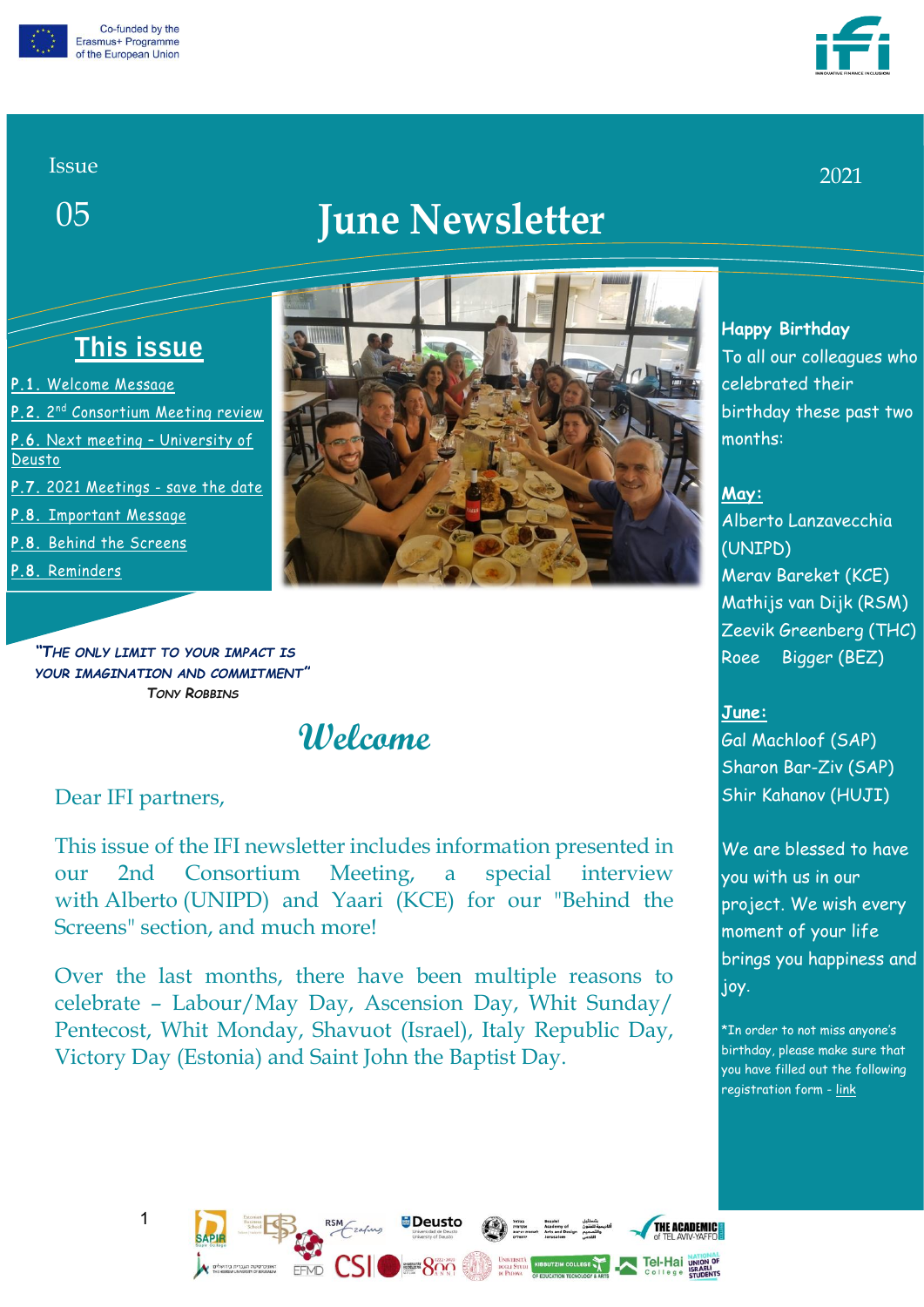



# **Consortium Meeting**

<span id="page-1-0"></span>We wish to thank everyone who participated in the 2<sup>nd</sup> Consortium Meeting which was held both online and face-to-face from 15/06/2021 until 17/06/2021. Special shout-out for the partners who were able to meet us in person at the Academic College of Tel Aviv Yaffo! We really hope to have the opportunity to host all our partners here and hopefully we will be able to do so on our 3rd Consortium Meeting. In addition, we would like to thank our guest speakers: Prof. Eilon Vaadia, MTA's Vice President and Ms. Naama Levi, Project Manager, Israel National Erasmus+ Office. Special thanks to the keynote speaker Dr. Liad Ortar for his fascinating lecture "The Race to Net-zero: the Role of Business in Fighting Climate Change"

#### **1st Day**

- ❖ Eilon Vaadia from the Academic College of Tel Aviv-Yaffo spoke about the importance of the project to MTA and how he sees the project integrating into the various areas of activity of the college.
- ❖ We listened to Dr. Liad Ortar's fascinating lecture on "The Race to Net-zero: The Role of Business in Fighting Climate Change". The lecture inspired an interesting discussion about what "Net-zero" really is, does it work as it sounds how to better monitor it, etc.
- ❖ Overview of each WP: the progress we have done so far, future plans & meetings.

❖ Dissemination Workshop - we reviewed the channels we currently use to distribute the project and discussed additional channels through which we can disseminate it. In order to generate an initial buzz regarding the program, we

divided the participants into small groups. Each group was required to think of a cool / interesting post to post on social media, tagging the program (#IFI).

- ❖ We had a monitoring session with Ms. Naama Levi, Project Manager at the Israel National Erasmus+ Office.
- ❖ After the meetings, he Academic College of Tel Aviv Yaffo invited the attending partners to an early dinner at the "Old Man and the Sea" restaurant.

#### **2nd day**

- ❖ We reviewed the results and analysis of the Student's, Non-Academic's & Faculty's surveys.
- **Students**: Vered presented the numbers and analysis of the two surveys (Hebrew & English) while comparing their results.







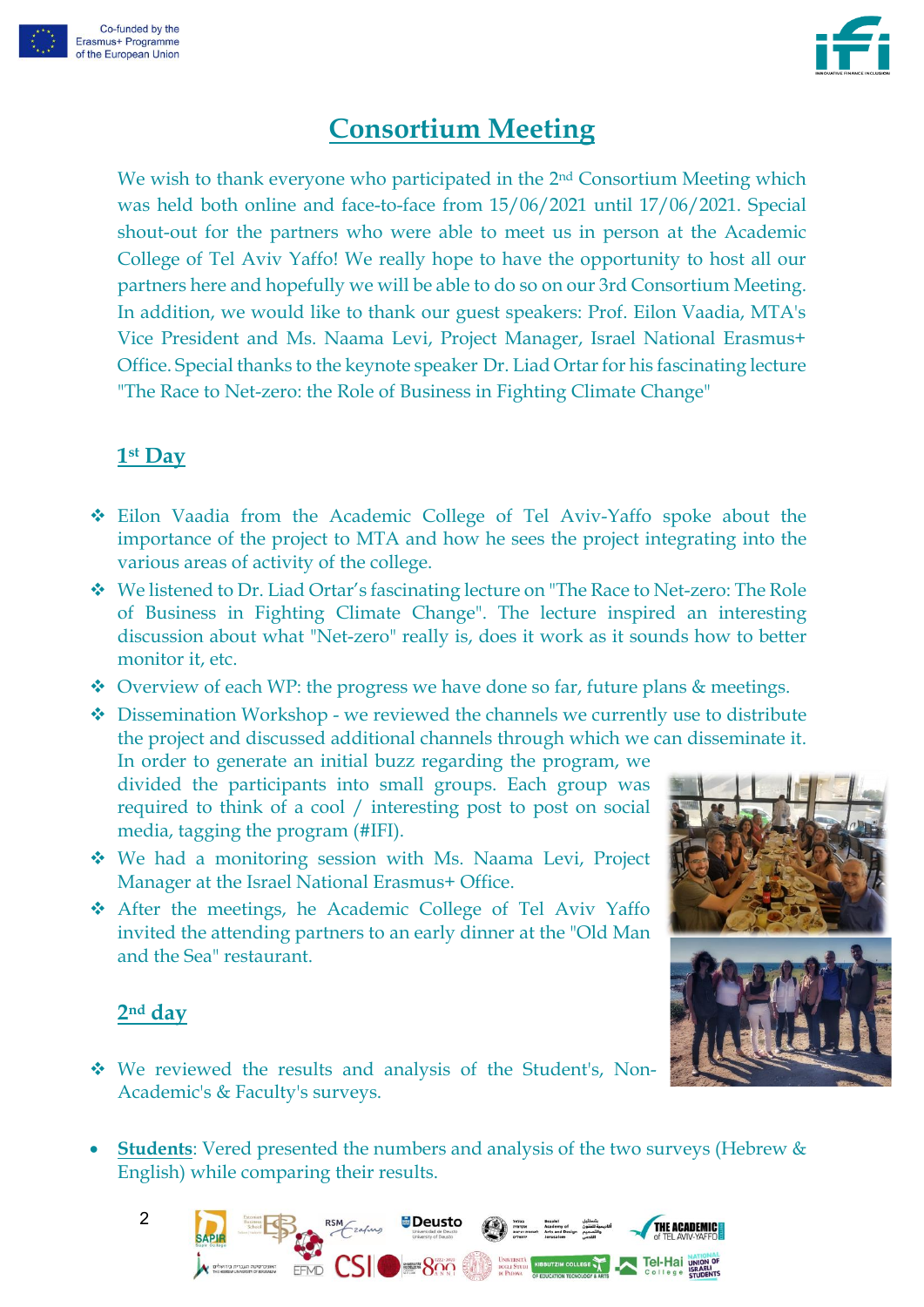



In total, 1511 students participated in this survey. 555 from Israel and 956 from Europe. Most of them were either 25-30 (Israel) or 18-22 (Europe). In total, 66.6% were Bachelor students and mostly from either Social Sciences, Management & Economics or Engineering & Technology departments.

Key findings:

- Regarding the question of familiarity of the term "Sustainable finance" It seems that they are either slightly familiar or not familiar at all with this term.
- It seems that a major group of our participants aren't involve in sustainability activities at all, both off-campus and on-campus (Reported "none" regarding the participation in courses: Israel, ~45%; Europe, ~27%)
- On the other hand, it seems that they understand the importance of sustainability and impact and they do wish that there were more opportunities; both off-campus (I.e., career, internship, etc.) and on-campus (courses).
- A question arose regarding the courses they reportedly attended are these courses compulsory or electives?
- Volker proposed comparing the level/amount of volunteering and social involvement in relation to sustainability activity so we could get a broader picture of the situation.
- **Faculty -** Volker presented the analysis of the faculty survey (N=83) Key findings:
- The main academia relevant fields of contributions are either "Basic (fundamental) research" (63.4%) "Curricular education" (61%).
- Academia serves as a place of knowledge (~88%).

FFMD

- Personal value and engagement is the most relevant incentive to work on societal challenges (68.67%)
- Either "Education/ qualification demand" (66.3%) or "New funding opportunities" (54.2%) would strongly serve as encouragement for academic involvement in sustainable and impact finance issues in general.
- **Non-Academic** Yifat presented the analysis of the non-academic's survey (N=73)
- In a 2020 survey conducted by BlackRock of 425 investors across 27 countries (collectively representing some US\$25 trillion in assets under management), while a majority of respondents said sustainable investing is already or will become central to their investment strategies, they complained of facing great obstacles in obtaining accurate sustainability and ESG data and analytics. [\(link\)](https://www.businesstimes.com.sg/opinion/why-50-of-businesses-wont-survive-the-sustainability-push)
- **Sample**: Professionals from the fields of investments, regulation, management, and consultancy. Mostly men, majority of them work in the finance sector. Proportional representation between the participated countries. Key findings:

**Deusto** 

 $\blacksquare$  800

THE ACADEMIC

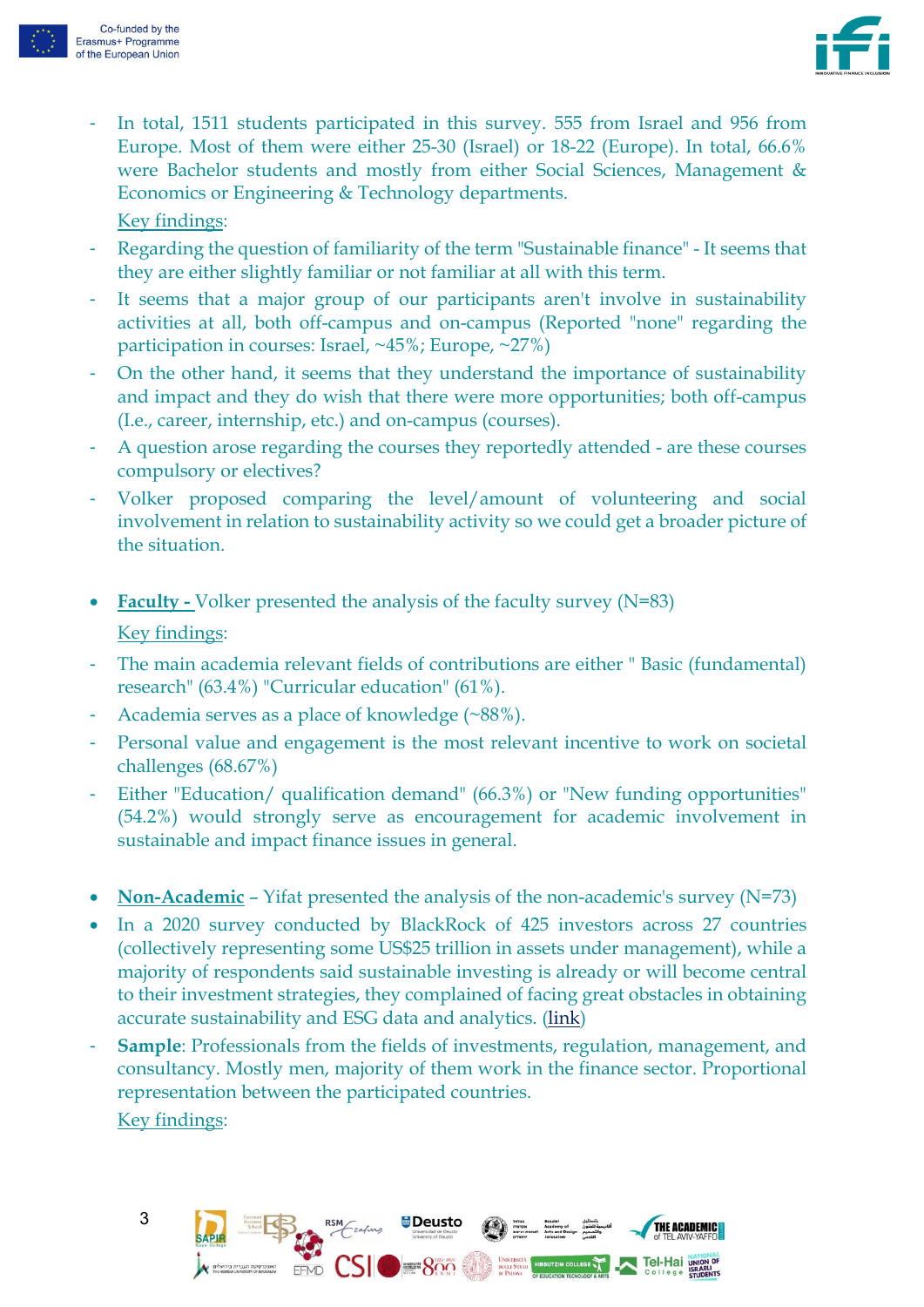



- The initial survey shows that Impact and/or ESG investment are still considered risky. In addition, it shows that there is still no sense of urgency on the climate and social-related financial disclosure
- Profitable responsible investing is still considered as investing in the environment, than in social and governance areas. Yet, we saw less focus on philanthropy and CSR and a growing awareness to the need.
- Two strong trends were identified: dichotomy between society and the environment, and a clear gap between statements, perceptions, and actions, understanding and implementation.
- The gap between declaration and actual investment might be explained by the search for proof of concept (PoC). PoC also corresponds with the need for more successful case studies of responsible finance and investments.
- Regarding the role of academia, answers pointing to the move towards quantitative measurements, and indicating the hope academia will focus on:
- 1. Building metrics & standards
- 2. Education as mostly measurements and index training
- 3. Success stories (PoC): Looking for market evidence through success stories, capacity building for investees and standards for impact measurement as core strategies to develop the market.
- **in conclusion**, there is still a strong inwards impact mindset: excessive focus on impacts inwards (risk to the company) than to impacts outwards (risk by the company)
- No innovation new forms of investing, lending, regulation (Fiduciary duty) and perspectives
- No sign of transition management or integrated thinking
- ❖ Following that, we discussed the "**Task Forces**" what their continued work would look like and how to maximize their efficiency in the face of limited resources due to additional WP work demands.
- Vered suggested that the Task Forces work would be focused on meeting the needs/requirements of each target group (Students, Faculty, Non-academics). Accordingly, she suggested to divide the Task Force by these target groups and suggested that they will work closely with the rest of the WP to see how and where we can contribute and develop the relationship with those groups and involve them within our project.
- ❖ Following that we reviewed all **administrative** aspects of the management of the project. Detailed presentation [Link](https://f0c7c442-e84c-48ad-a459-ed689c619aef.filesusr.com/ugd/af4603_08b864387a1b413c9983f8342d47405b.pdf)

#### ❖ **General Assembly**:

Attendance at meetings - at least one representative from each institution participates in the various work meetings.

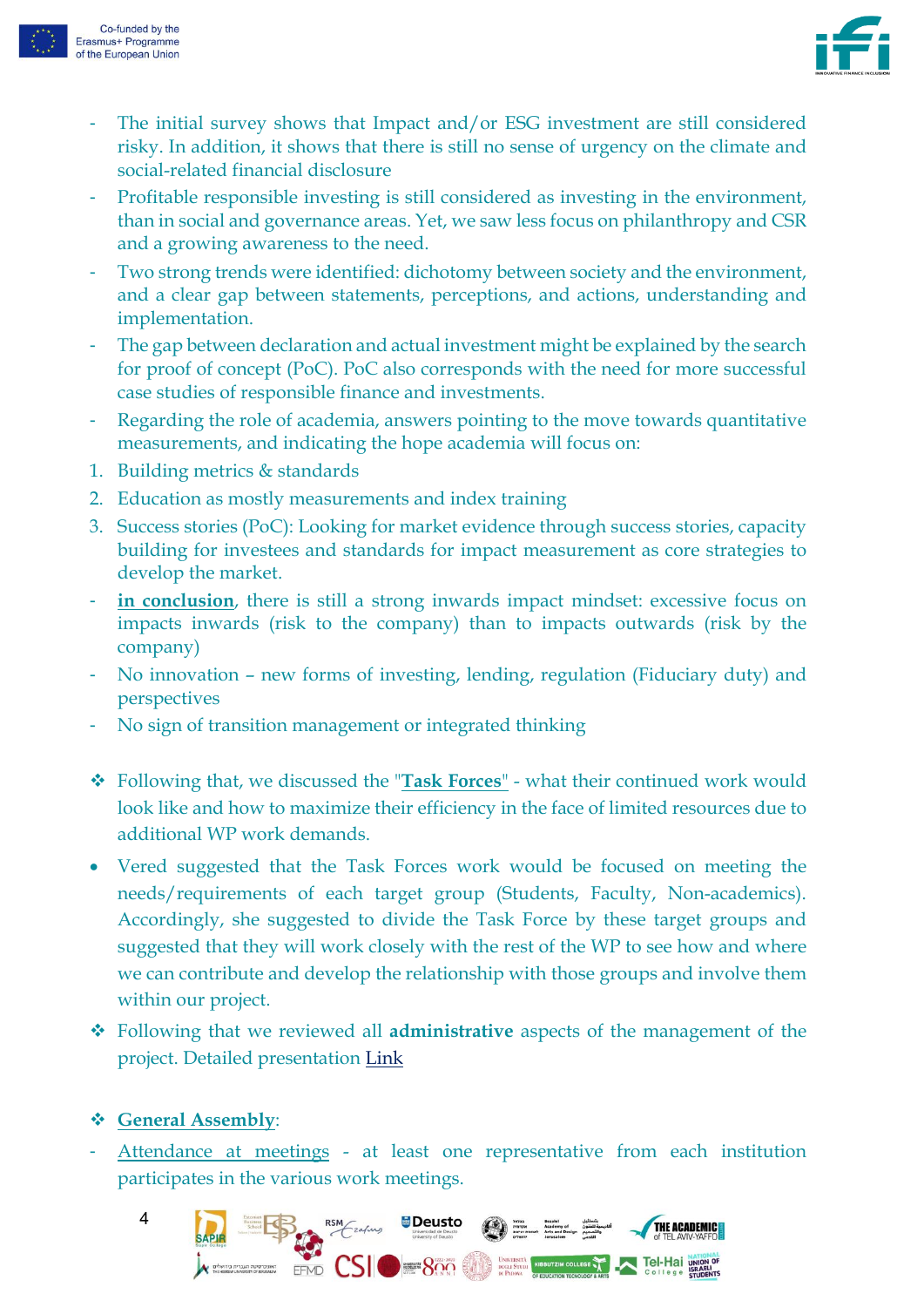



- Financial reports reporting duration changed to once every two months. Vered proposed to arrange a 1-on-1 meeting with Sahar (IFI Administrative Manager) after preparing the initial financial report draft, so they could go over it together before signing. The partners agreed with this proposal.
- Distribution of e-mails Vered raised the question of whether it would be preferable for bulk e-mails to be forwarded first to the institutional contact who will distribute the information internally or is it better to continue to distribute it directly to all partners as we have done up until now. It was unanimously decided to continue the existing situation.
- Newsletter Vered emphasized the importance of reading through the newsletter.
- Vered referred to the fact that the project officer approved an extra visit between the Israeli & European partners. To promote partnership and the various WP tasks in which they are engaged, each Israeli institution will contact and schedule a visit to a European partnered institution. After coordinating, the institutions must inform the project management team regarding the purpose of the meeting and the task/subject they are planning to work on.
- Dirk emphasized the importance of incorporating external guest lectures into our formal project meetings. In addition, he noted that it may be worthwhile to try and find a guest lecturer who understands the field of integrating lecturers in the world of impact to help promote the changing of mindset towards this field.

#### **3rd day**

- ❖ We had one-on-one meetings with each one of the partner institutions to discuss open issues and clarify all aspects related to the project. we discussed the work packages that each partner is either taking part in or responsible for, a possible incorporation between that WP and other WP, administrative issues such as the state of financial reporting, inquiries about arriving for WP6 meeting in Spain next week, etc.
- ❖ The purpose of the meeting was also to hear from the various partners their opinions on the work packages, where and how they can be promoted, what things might be worth adding / changing, etc.

#### **\*\*\*For more details (presentations, picture) [click](https://www.ifi.mta.ac.il/past-meetings/2nd-consortium-meeting%3A-15.06.21---17.06.21) here**

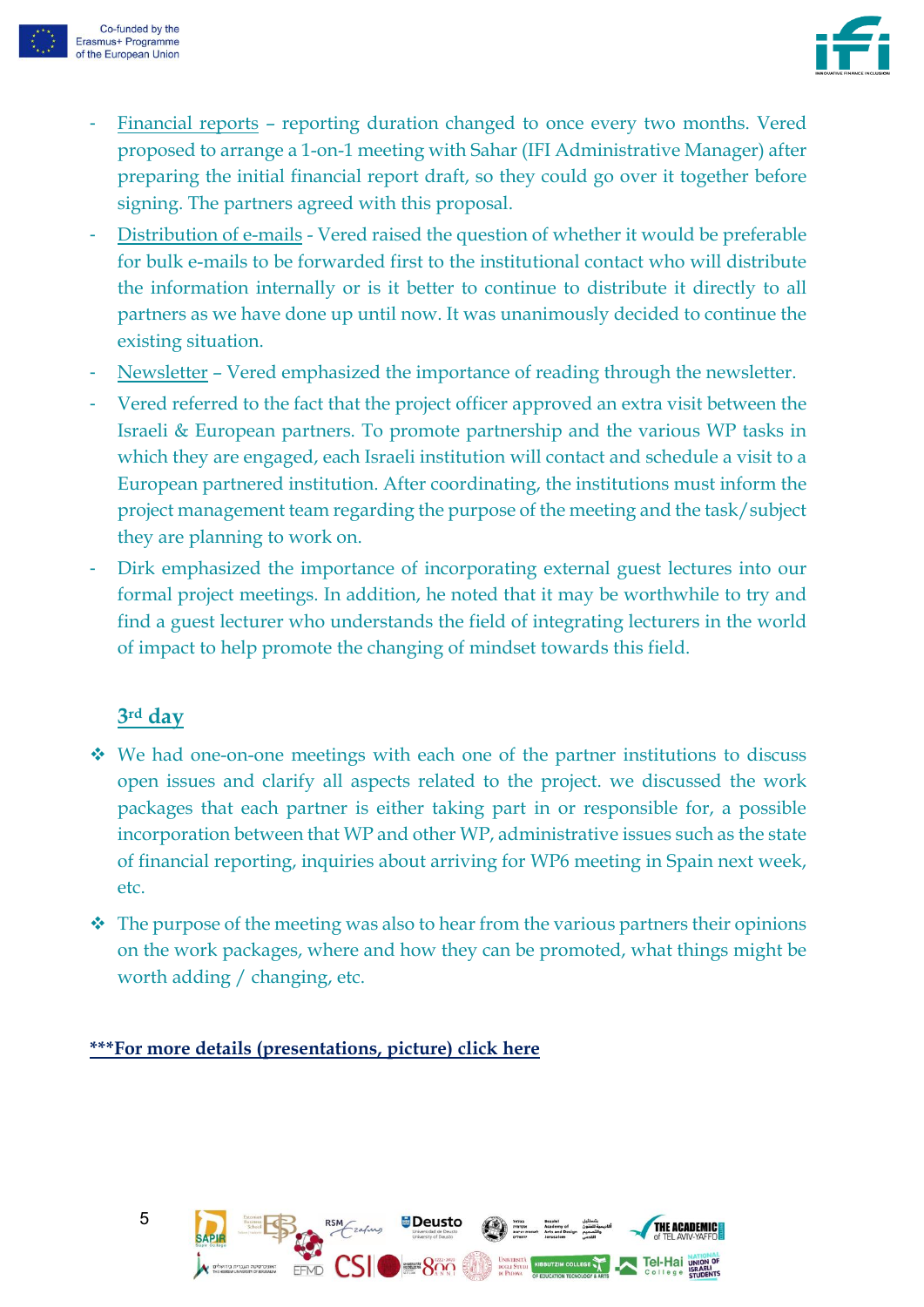





#### University of Deusto. **S p ai n**

The University of Deusto (UD) is a not-for-profit university, managed by the Society of Jesus and established in 1886 in the Basque Country. UD has two main campuses at the city centres of Bilbao and Donostia-San Sebastián, and smaller units in Vitoria-Gasteiz and Madrid. UD was accredited as an International Campus of Excellence in 2015.

UD has currently over 12,000 students in degree-granting official programmes. Around 15% of the students are international. Beyond the School involved in this project, Deusto Business School, the UD has five other Schools (Law, Engineering, Education and Psychology, Social Sciences and Humanities, and Theology) and 12 research institutes.

# **WP6: Talk the walk - Training the trainers**

### <span id="page-5-0"></span>Meeting #1: Study visits to summer school in UD

#### **University of Deusto, Spain 5th -7th July 2021**

The summer school initiative is the first step to launch large scale SF infrastructure in Israeli HEI campuses. It is a successful and feasible framework to be adopted by the Israeli HEIs. Two faculty members from each partner institution will join the summer school study visit. The Israeli partners will afterwards become change agents in their institutions. The European partners will be invited to mentor SF newcomers' groups in their pathway. We will make efforts to have most of the sessions delivered also via Zoom to enable our partners who are not able to join the meeting in Bilbao. If it will be possible the details for connection will be published before the meeting.

#### **Meeting goals:**

To be introduced to the University of Deusto's summer school program in ESG Finance

• To develop theoretical and conceptual knowledge on the design and implementation of summer school frameworks in multicultural global and local contexts

• To interpret and discuss academic and practical aspects of establishing short-term programs on Sustainable Finance

#### **Venue**

University of Deusto Deusto Business School

Address: Hermanos Aguirre,2 48014 Bilbao DBS Building (room 34).

#### **Directions to the University of Deusto [\(click here\):](https://www.google.es/maps/place/Universidad+de+Deusto/@43.271237,-2.938542,15z/data=!4m5!3m4!1s0xd4e50207f52c445:0x6ea1bd3e8bae3141!8m2!3d43.2712452!4d-2.9385576?hl=es)**

#### **For travelling within Bilbao**:

**Bilbobus**: [www.bilbao.eus/bilbobus/](http://www.bilbao.eus/bilbobus/)

- **Metro**: [www.metrobilbao.eus](http://www.metrobilbao.eus/)
- **Bicycle loan service**:
- [www.Bilbaobizi.loan.eu](http://www.bilbaobizi.loan.eu/)
- **Tram**: [www.euskotran.es](http://www.euskotran.es/)

#### **Bilbao Taxi Asociations**:

- Radio taxi Bilbao: +34 94 444 88 88
- Radio Teletaxi: +34 94 410 21 21
- Radiotaxi Nervión: +34 94 426 90 26 **Bilbao Airport Information**:
- [Link 1,](https://www.bilbaoturismo.net/BilbaoTurismo/es/del-aeropuerto-abilbao) [Link](https://www.aeropuerto-bilbao.com/info-aeropuerto-bilbao.php) 2

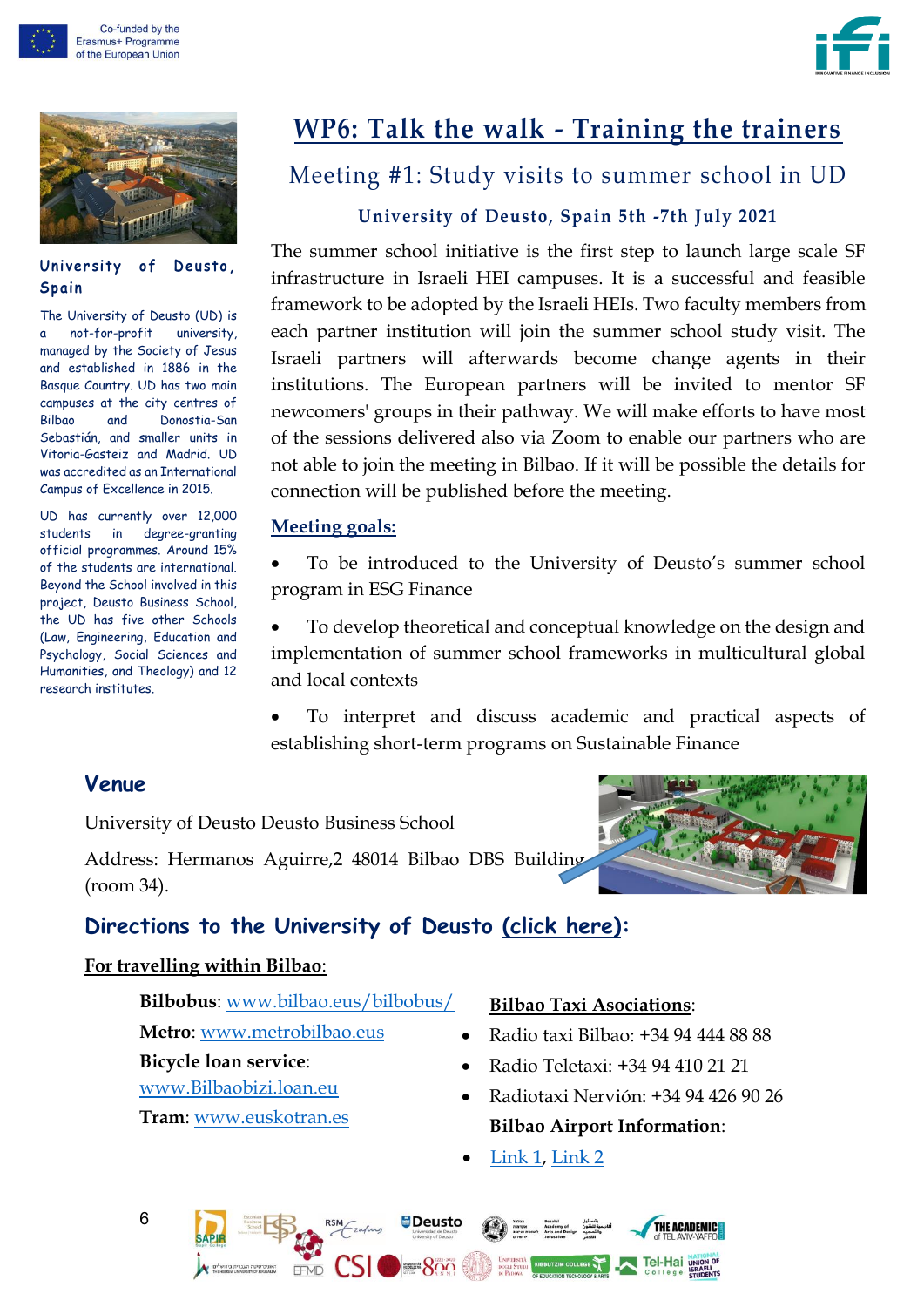



# <span id="page-6-0"></span>**2021 Meetings - Save the Dates**

**Full project tentative meeting schedule - [link](https://f0c7c442-e84c-48ad-a459-ed689c619aef.filesusr.com/ugd/af4603_d6ec61919c804897a1150de86069fc26.pdf) (pp 18-19)**

#### **WP2 - 2nd Meeting - Case Studies Practice**

Università degli Studi di Padova (UNIPD)

**Dates**: Tuesday, October 19th - Thursday, October 21st

**Goals**: This meeting will continue the process of developing case studies and simulations, exchange ideas and methods regarding writing case studies, and focusing on the methodologies and examples of teaching case studies and simulations

### **[Registration link](https://www.ifi.mta.ac.il/event-details/wp2-establish-a-pool-of-cases-for-study-and-simulations-2nd-meeting/form)**

-------------------------------------------------------------------------------------------------------

#### **WP3 - 1st Meeting - Training program (investors)**

**Dates**: Monday, November 15th - Wednesday, November 17th

Rotterdam School of Management Erasmus (RSM)

**Goals**: we will discuss alternatives to plan and develop training workshops for investors, regulators, and entrepreneurs.